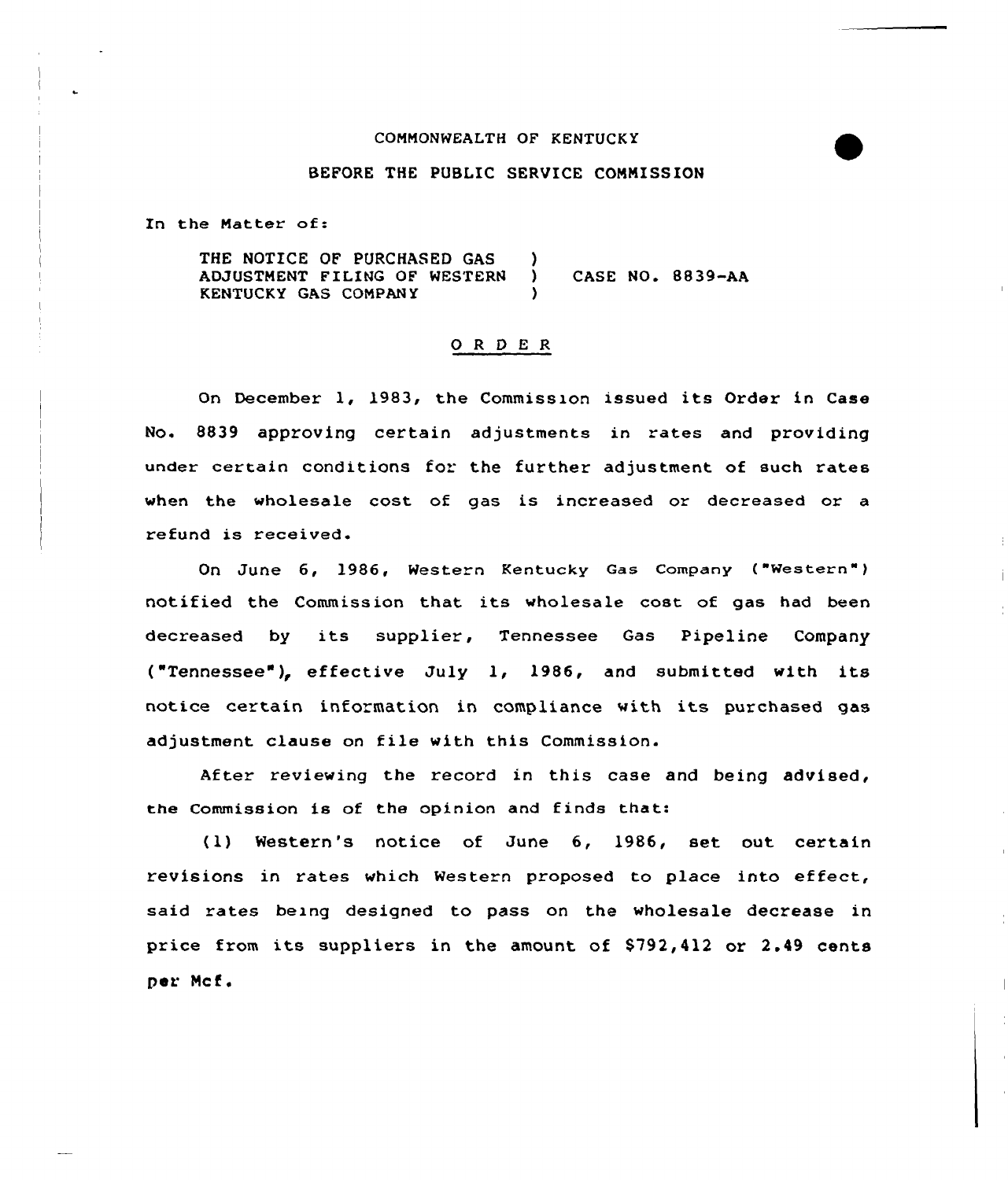(2) Tennessee filed decreased rates with the Federal Energy Regulatory Commission ("FERC") to be effective July 1, 1986.

(3) Western's adjustments in rates under the purchased gas adjustment provisions approved by the Commission in its Order in Case No. 8839, dated December 1, 1983, are fair, just and reasonable and in the public interest and should be effective with gas supplied on and after July 1, 1986.

IT IS THEREFORE ORDERED that:

(1) The rates in the Appendix to this Order be and they hereby are authorized effective with gas supplied on and after July 1, 1986.

(2) Within 30 days of the date of this Order Western shall file with this Commission its revised tariffs setting out the rates authorized herein.

Done at Frankfort, Kentucky, this 25th day of June, 1986.

PUBLIC SERVICE COMMISSION

Vice Chairman

Vinn,

ATTEST)

**Secretary**